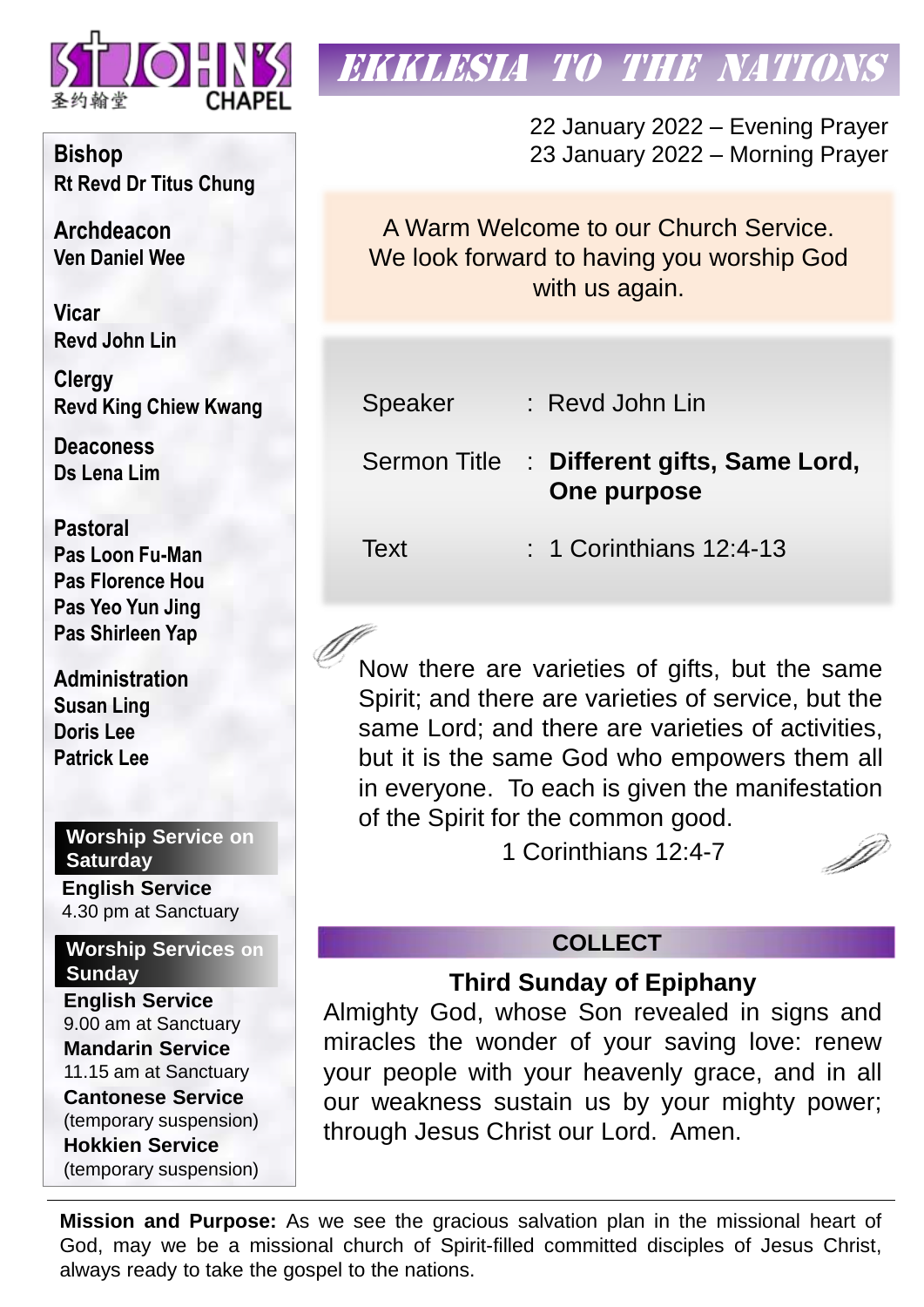#### **Vicar Writes**

Dear beloved family in Christ

The psalm writer wrote in Psalm 130 **–** *"Out of the depths I cry to you, O Lord! O Lord, hear my* voice! Let your ears be attentive to the voice of my pleas for mercy! If you, O Lord, should mark *iniquities, O Lord, who could stand? But with you there is forgiveness, that you may be feared.* I wait for the Lord, my soul waits, and in his word I hope; my soul waits for the Lord more than *watchmen for the morning, more than watchmen for the morning. O Israel, hope in the Lord!* For with the Lord there is steadfast love, and with him is plentiful redemption. And he will *redeem Israel from all his iniquities."*

Psalm 130 formed part of the Songs of Ascent, which was a collection of 15 psalms (120 to 134) traditionally sung by Hebrew pilgrims as they ascended the mountainous roads up to Jerusalem city to attend the annual Jewish festivals at the Temple. The theme of Psalm 130 was to encourage the people of God to place their hope in Yahweh's forgiving love. Israel, God's chosen people, had been disobedient to Yahweh's commandments. In His mercy and compassion, Yahweh forgave the sins of Israel when they truly repented. Indeed, the steadfast love of the Lord endures forever and He will restore mercifully and redeem plentifully His beloved people.

Let us remember in prayer for the salvation of the millions of modern Jews in Israel and all around the world in this 21<sup>st</sup> century. God's steadfast love remains for the people of God (*please read Romans chapter 11 for scriptural insights on this issue*). The gospel of Jesus Christ must be proclaimed to the Jews, so that many can hear and come to salvation faith in the Messiah Jesus.

Let us place our hope in Abba Father's forgiving love. Whatever difficulties or struggles that you may be facing in your personal situation or that of your family members, do not lost heart and do not be discouraged. Take heart, receive God's steadfast love, seek refuge in the Lord and be strengthened in your soul in the power of the Holy Spirit. Meditate on this regularly: *"Hope in the Lord! For with the Lord there is steadfast love, and with him is plentiful redemption".*

"May the God of hope fill you with all joy and peace in believing, so that by the power of the *Holy Spirit you may abound in hope*." Romans 15:13

Maranatha Pastor John

#### **Intercession**

**Men's Fellowship –** Men United For Christ (MUFC)

Prayer pointers:

- 1) Thankful for the handful of men that join us in our monthly meeting.
- 2) Thankful that the men who come, authentically share their pains and struggles.
- 3) Pray for these men to journey with one another through thick and thin.
- 4) Pray for more men to come and share their lives and journey with each other.
- 5) Pray for men in SJCp to learn to love, relate and reach out to each other as Christ reaches out to us.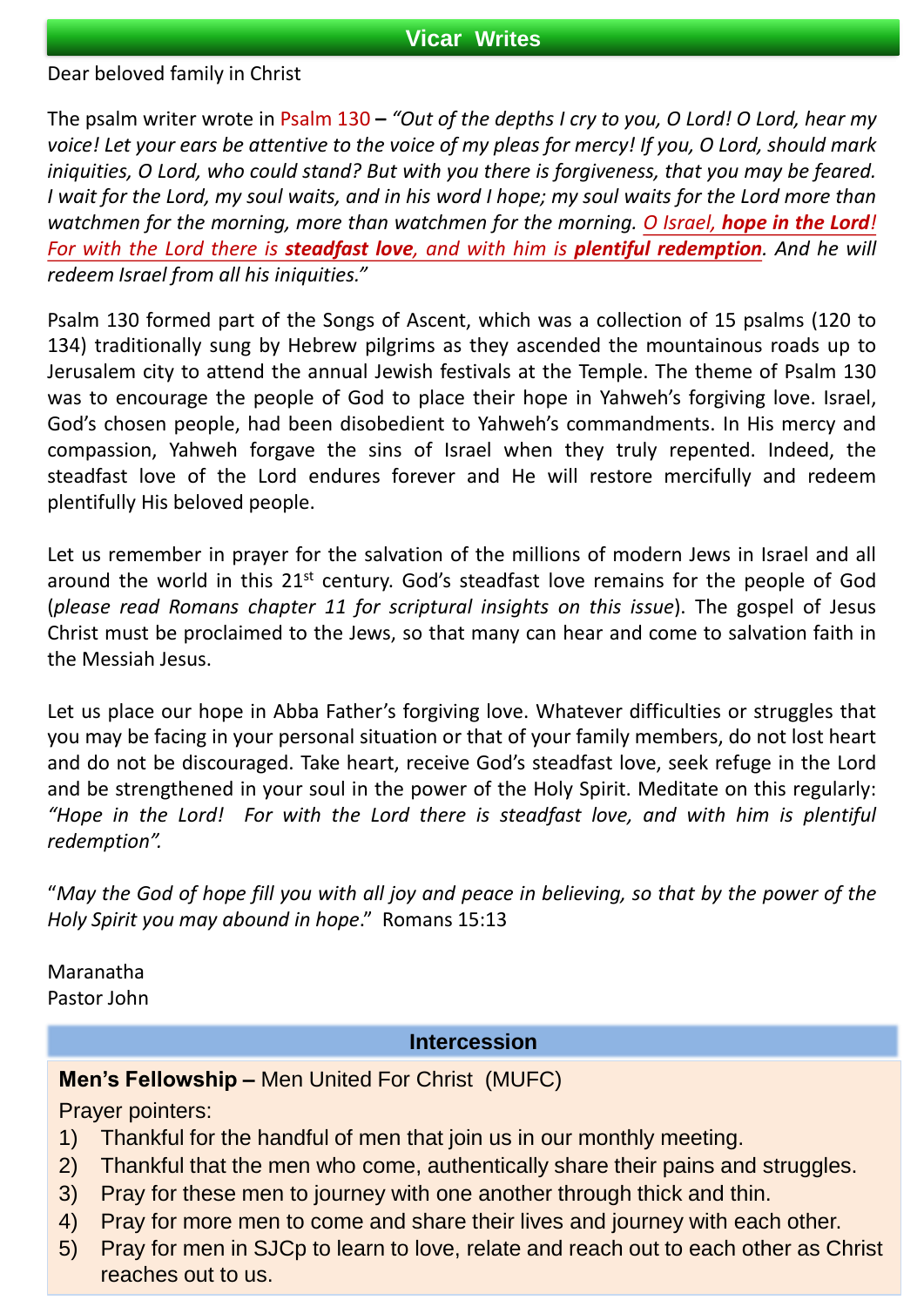#### **Church Prayer Meeting**

A church prayer meeting will be held on **Friday 28 January 2022, 7.45 pm** via Zoom. Join us in fellowship to pray for families, unity of the church, and the Covid-19 pandemic. The meeting ID and password will be sent via WhatsApp to the cell leaders prior to the prayer meeting date. Pas Florence Hou will lead us in the prayer and the praise team is Claypot cell.

#### **Holy Matrimony – Sister Esther Ling**

We rejoice with sister Esther Ling who will be united together in holy matrimony with brother Diong Kee Onn on Saturday 22 January 2022, 5pm at Wesley Methodist Church, Setiawan, Perak. Value all our prayers for a blessed marriage filled with God's love, joy and peace always.

#### **Befrienders Needed At Caleb Fellowship**

Caleb Fellowship (**CF**) is a new congregation plant launched on 25 September 2021 by Rev George & Mrs Eunice Tay with the purpose of reaching out to those aged 60 years old and above with the gospel. St John's Chapel is providing the ecclesiastical covering for CF, which meets on Saturdays at YMCA Orchard (3.00pm to 5.30pm). Currently, there is an urgent ministry need for **Befrienders** to come alongside the new visitors for Bible study and at the Worship Service. If you are able to commit a minimum period of at least one month in 2022, you are welcome to speak with the Vicar for further info and ministry service.

#### **Vaccination-Differentiated Settings (VDS) for Worship services**

In recent weeks, we have announced that wef 1 February, our church services are required to be "*vaccinated services*" in accordance with the government's policy in expanding the Vaccination-Differentiated Settings (VDS). Please be informed that the National Council of Churches of Singapore (NCCS), of which our Anglican diocese is part of, have appealed to the authorities to make concessions for those who remain unvaccinated to be allowed to attend onsite worship services. NCCS will update the churches, if and when the government changes its current policy.

#### **CHRISTIAN EDUCATION – First quarter 2022**

#### **1. "THE OLIVET DISCOURSE" teaching by Bishop Kuan Kim Seng**

The Olivet Discourse, thus named because it was taught on the Mount of Olives, was the final teaching by the Lord Jesus Christ, is recorded in Matthew 24-25, Mark 13 and Luke 21. This teaching is centred on the last of the Last Days – '*the close of the age*' (Matt 24:3b). In this foursession teaching, Bishop Kuan will walk with us through the biblical texts to help us understand this very important teaching, which the Lord Jesus Christ reserved as the finale of his entire teaching ministry – delivered just before He was betrayed and crucified.

Course dates: February 9, 16, 23 and March 2 Wednesdays, 8.00 pm on Zoom. Please register at [admin@patmos.org.sg](mailto:admin@patmos.org.sg) with your name, mobile and email address.

#### **2. "FRIENDSHIP FIRST" course by InterServe**

Want to better understand your friends from the near faith? The Friendship First course is for ordinary Christians to better understand, love and build bridges of friendship with people from the near faith. This course will help dispel any fear we may have harboured in building friendship with them and give us practical handles to share God's love to them.

Course dates: February 12, 26; March 12, 26; April 9, 23 Saturdays, 1.00 pm to 3.00 pm. Onsite at Patmos Hall. **Fee \$80** (includes guidebook and intercultural field trip) Please register at [tinyurl.com/FFCourseSignUp](http://tinyurl.com/FFCourseSignUp) For enquiries, pls contact brother Hon Leong for assistance.